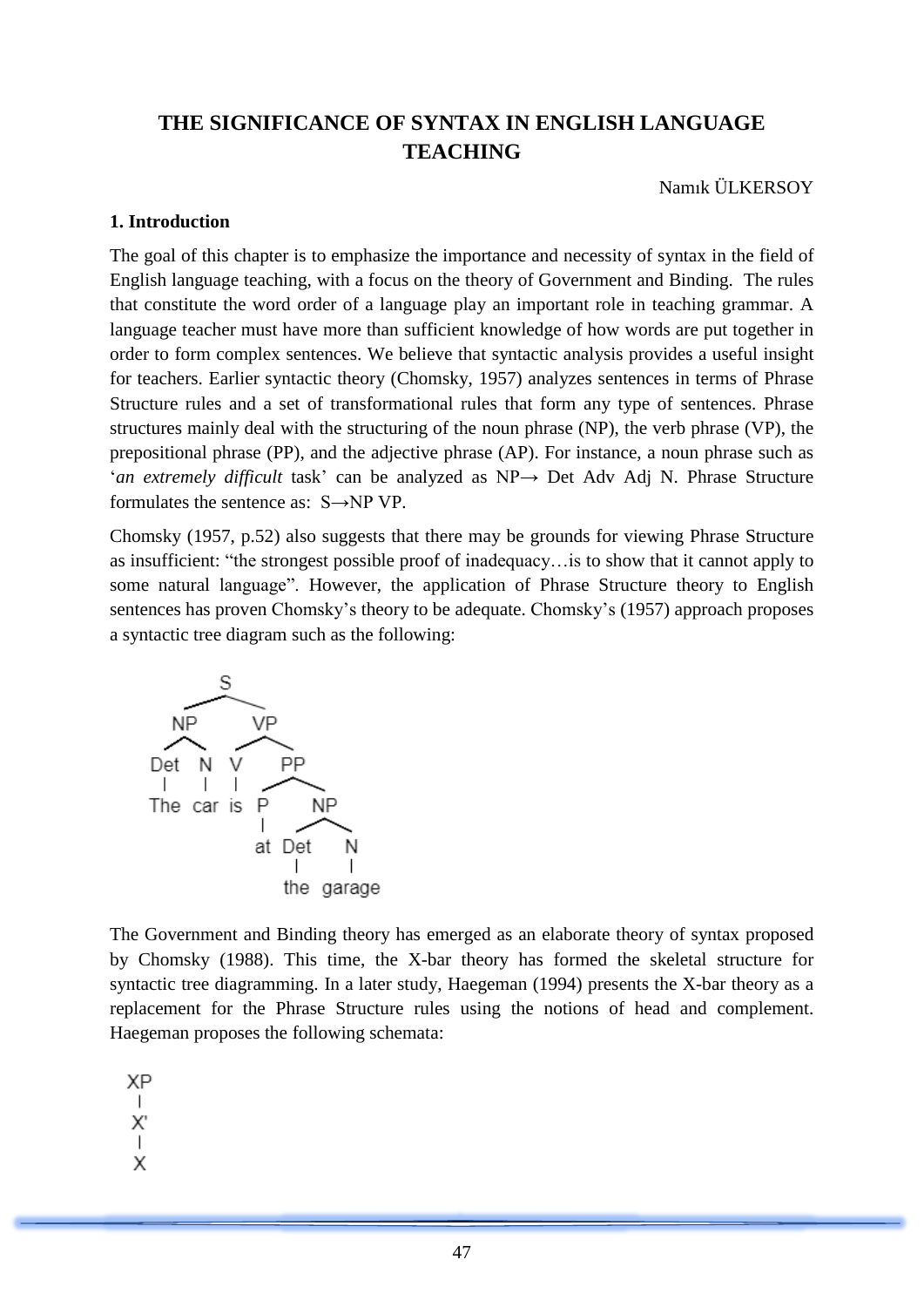This representation applies to all phrases and therefore one does not need to talk about complex Phrase Structure rules any more. For instance, a verb phrase can be shown as

VP  $\vee$ <sup>'</sup>  $\vee$ 

Phrase Structure rules do not need to be accounted for each type of phrase as in earlier syntactic theories. Haegeman (1994, p.104) proposes a general rule for phrase structures:

 $XP \rightarrow Spec; X'$ 

 $X' \rightarrow X'$ : YP

In X-bar theory each phrase needs to have a head and a complement. XP is the maximal projection of any phrase. For English, XP will have the following structure:



## **2. Government and Binding Theory**

In his discussion of Government and Binding theory (GB), Chomsky (1988, p. 163) defines the rule of government as follows:

α governs β if and only if

- (i)  $\alpha$  equals  $X^0$
- (ii)  $\alpha$  c-commands  $\beta$  and if  $\gamma$  c-commands  $\beta$  then  $\gamma$  either c-commands α or is c-commanded by β

The concept of government applies in case assignment in that a verb assigns case to its complement under government. Β is almost always a noun complement and its case is assigned by the head  $\alpha$ .

To understand government better, it is also essential to define what c-command is. Black (1999, p.41) refers to c-command as the notion of 'higher in the tree than' and explains ccommand as follows:

α c-commands β if and only if

a. α does not dominate β, and

b. the first branching node that dominates α also dominates β.

The notion of c-command can be explained more easily by means of a syntactic tree diagram.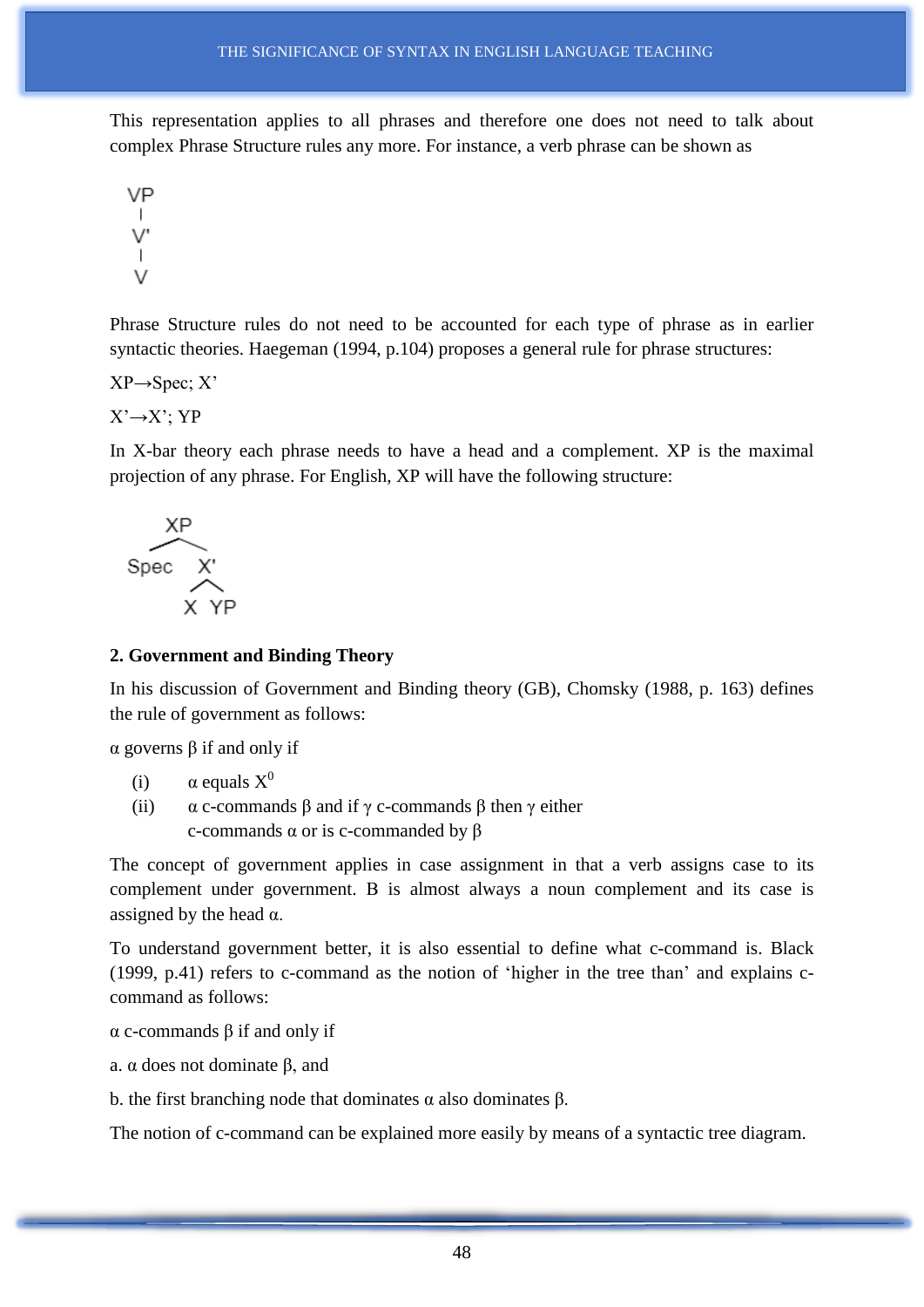

In the tree diagram above, Spec and P' are dominated by PP and they c-command one another. Similarly, P and NP, and Spec and N c-command each other.

#### **3. The Inflectional Phrase (IP)**

The sentence (S) node of the syntactic tree in earlier theory (Chomsky, 1957) is replaced by inflectional phrase (IP). Haegeman (1994) proposes that tense is a category dominated by INFL which is the replacement for Auxiliary in the earlier theory. INLF is represented by the I node in the tree diagram as in as the following tree indicates



#### **4. Complementizer Phrase (CP)**

Sentences that take complement phrases are analyzed under CP as in 'Mitch thinks that John abandoned his wife'. The tree diagram represents the sentence as follows:

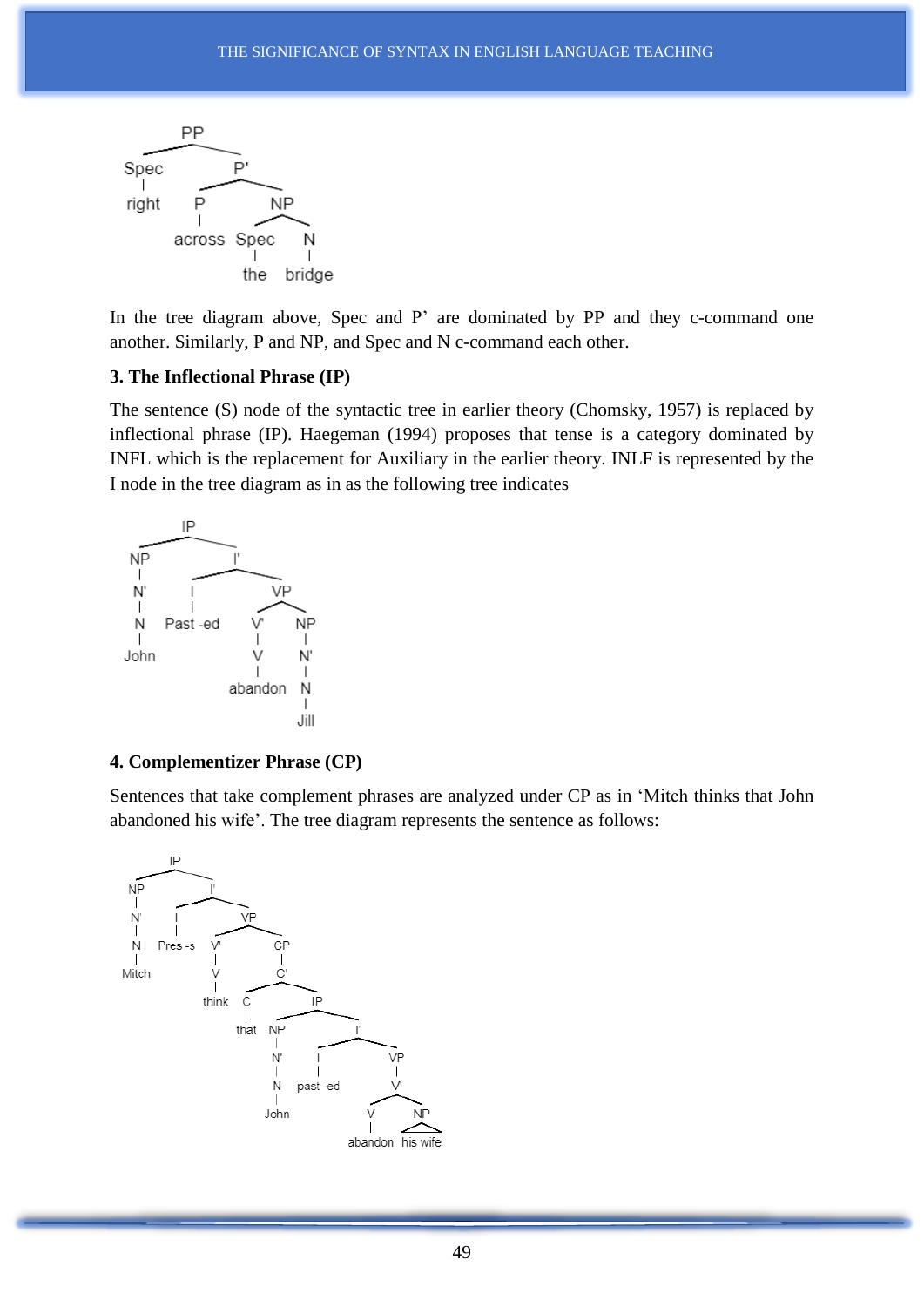# **5. Case Theory**

The theory of GB examines case assignment in terms of phrase structure. Black (1999) illustrates case assignment as follows:

- a. Nominative Case is assigned to the NP specifier of I: *John and Mary* got married.
- b. Accusative case is assigned to the NP sister of V or P: John attacked *the burglar. For him* to quit smoking is hard.
- c. Genitive case is assigned to the specifier of N: *Mary's father* is in the hospital.

As far as morphological case marking is concerned, the apparent case marking is only observed in the genitive case in English (Haegeman, 1994). Syntactic approach to case marking provides useful insights for the analysis of certain ungrammatical structures such as the following:

- i) \*Him started the quarrel.
- ii) \*It is difficult her to forgive me.
- iii) \*I would like very much her to leave the party.
- iv) \*For she to marry John is impossible.

Phrase structure rules can account for the ungrammaticality of the four sentences above. In (i), a verb cannot assign the accusative case outside its governing area. For both (ii) and (iii), a preposition is required for the assignment of the accusative case. In (iv), the preposition is unable to assign the nominative case outside its governing area because it requires an object pronoun such as *her* for the accusative case assignment.

## **6. Binding theory**

Haegeman (1994) examines binding in terms of two factors, binding and antecedent and the locality constraints. Binding is explained with specific reference to antecedent; that is, a reflexive pronoun must be bound by an antecedent. The co-indexation in the following example lays out the fact that the reflexive pronoun is bound by its antecedent subject NP:

John*<sup>i</sup>* might have hurt himself*i.*

Binding also accounts for the ungrammaticality of a sentence such as the following:

\*Herself cleaned the entire house.

The sentence above is not grammatical since a reflexive pronoun cannot be used freely in an English sentence. It must be bound by an antecedent such as the pronoun *she* or a proper name such as *Mary*.

Locality constraints are also considered important in binding. A reflexive pronoun must be bound inside its local domain. The following example clarifies the notion of local domain:

 $*$ [IP John<sub>i</sub> believes [CP that Mary hurt himself<sub>i</sub>]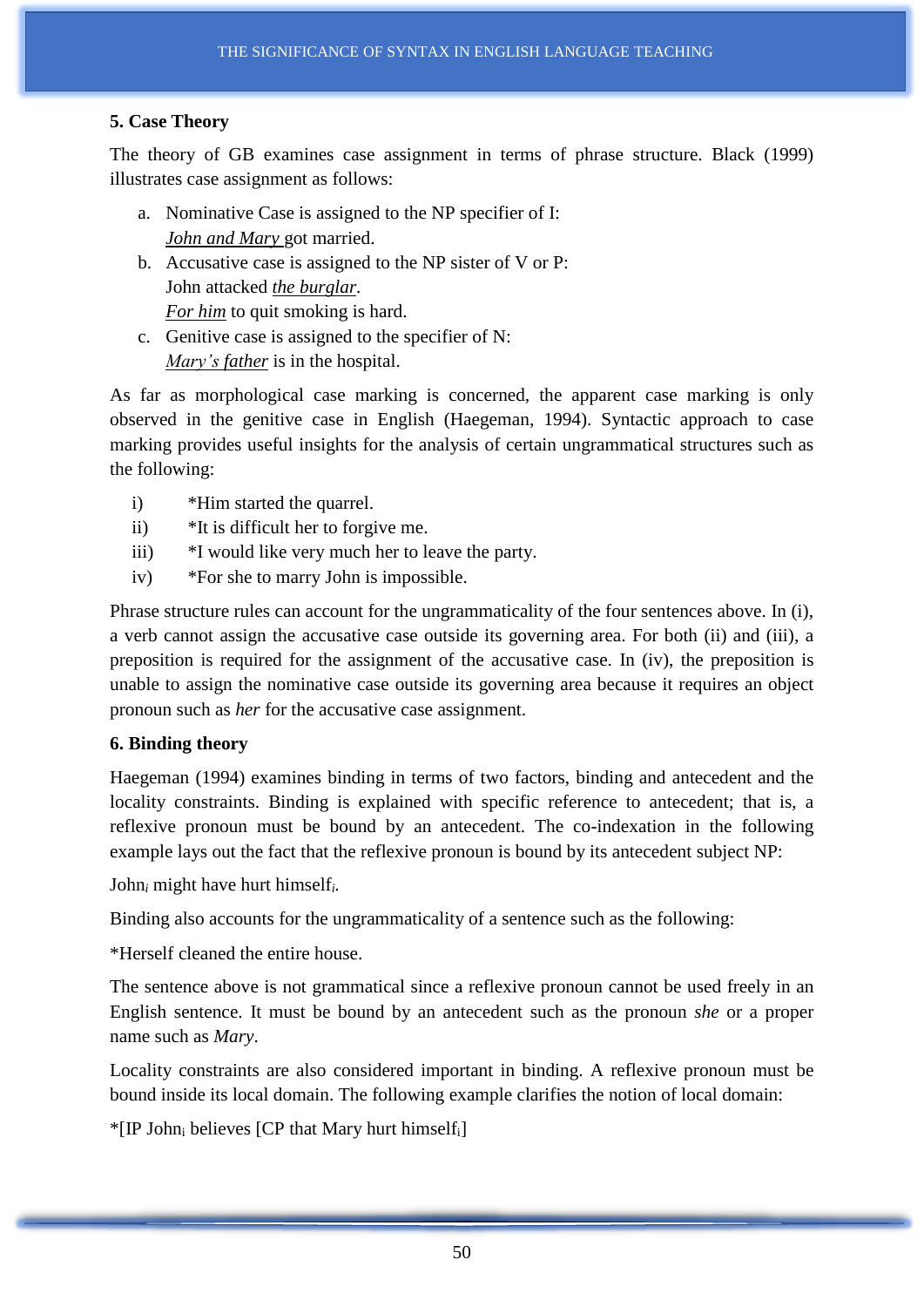This sentence is ungrammatical because the reflexive *himself* is outside the local domain (IP) of its antecedent *John*. The NP *Mary* inside the local domain of the reflexive cannot be coindexed due to the lack of gender agreement. On the other hand, the following example would be grammatical since binding occurs inside the local domain (CP) of the reflexive:

[IP Mary believes [CP that John<sub>i</sub> hurt himself<sub>i</sub>].

Black (1999, p. 43) cites the formula for binding as follows:

α binds β if and only if

- a. α c-commands β
- b.  $α$  and  $β$  are coindexed

One important fact about binding is that even when the reflexive and its antecedent are in the same local domain, the reflexive cannot precede its antecedent as in the following ungrammatical sentence:

 $*$ I hope [CP herself<sub>i</sub> to forgive Mary<sub>i]</sub>

Rules for binding also hold for the reciprocal *each other* (Haegeman, 1994). However, there is one difference, that is, a reciprocal is always plural and thus requires a plural antecedent as in examples a and b:

- a. John and Mary love each other.
- b. They hurt each other.

Structures such c and d below are not acceptable since c lacks a plural antecedent and d has no antecedent at all:

- c. \*He stabbed each other.
- d. \* Each other are leaving.

## **7. Move α**

One of the essential components of the GB theory is movement. Sells (1985, p.54) defines movement in terms of the move  $\alpha$  rule: "The relation between levels of representation is mediated by the transformational operation, move  $\alpha$  (move anything anywhere)". In Haegeman (1994), movement is analyzed in two categories, NP movement and WHmovement.

### **8. NP movement**

GB examines NP movement with reference to passives and raising. The following example borrowed from Haegeman (1994, p. 306) illustrates how NP movement is done in passive structures:

a. This story was believed by the villagers.

This sentence has the D structure in b:

- b.  $\lceil \mathbf{p} \rceil$  [re  $\lceil \mathbf{r} \rceil$  was  $\lceil \mathbf{v} \rceil$  believed  $\lceil \mathbf{v} \rceil$  this story by the villagers]].
- c.  $[\text{IP} \text{N} \text{P} \text{This story}_i] [\text{I} \text{was } \text{N} \text{P} \text{ believed } [\text{e}_i] \text{by the villages}]]$ .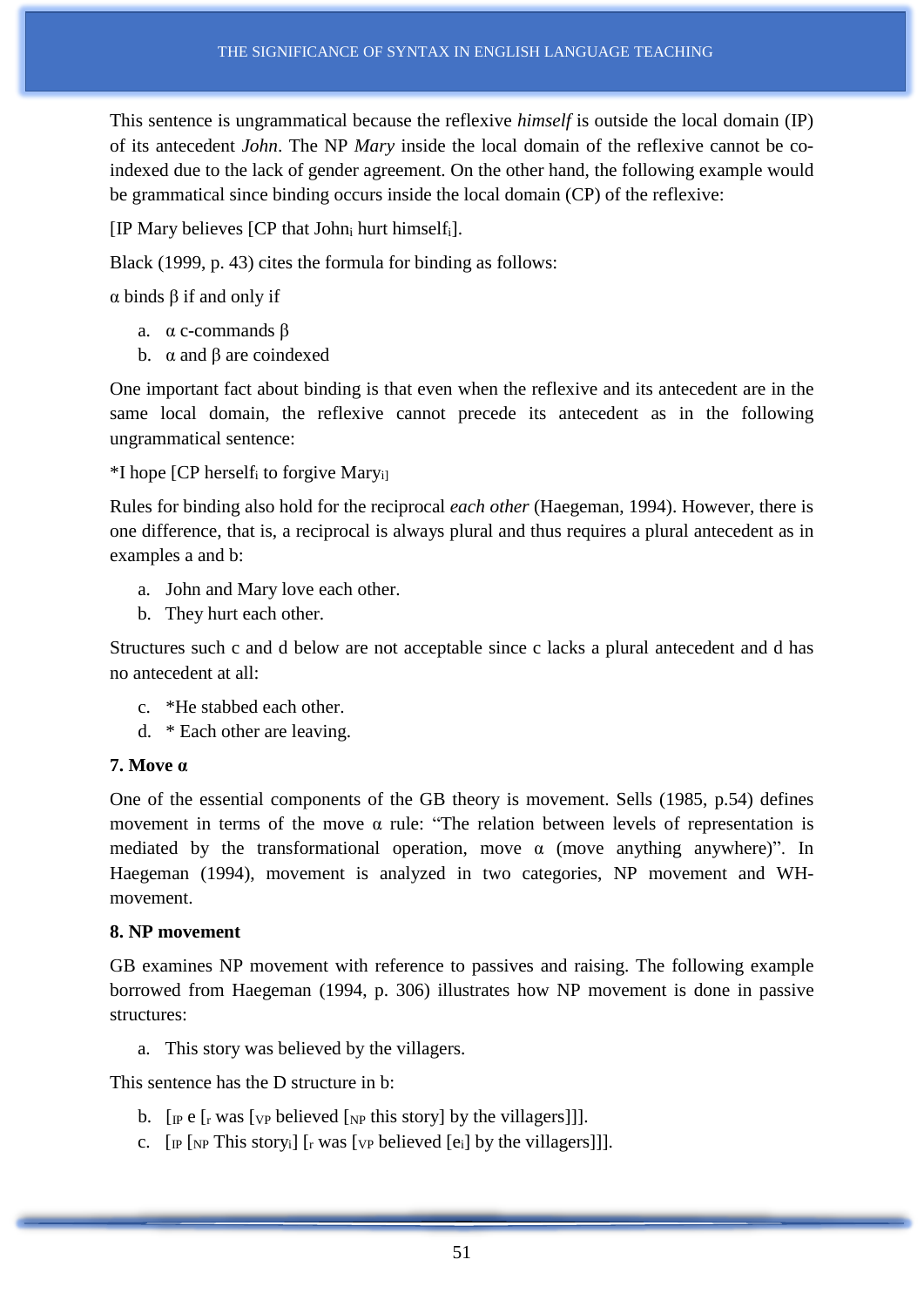In b, the verb *believed* assigns thematic role theme to the NP *this story*. In c, the NP is moved to the empty subject position. The case marking is done by the finite inflection.

## **9. WH Movement**

As far as English language is concerned, the moved WH item is referred to as WH- Phrase or WH-constituent (Haegeman, 1994). The following are some examples in which the WH constituent or the phrase is moved:

- a. Whom will you marry?
- b. How long was the movie?

In those WH questions, the NP that complements the verb *marry* in the deep structure of sentence a is moved to the Spec position in the surface structure. Similarly, the complement NP *which movie* in b is also moved to the Spec position in the surface structure. The Deep structure of sentence a can be observed in the following tree diagram:



The surface structure tree, on the other hand, illustrates that the trace $(t1)$  is left by the WH phrase:

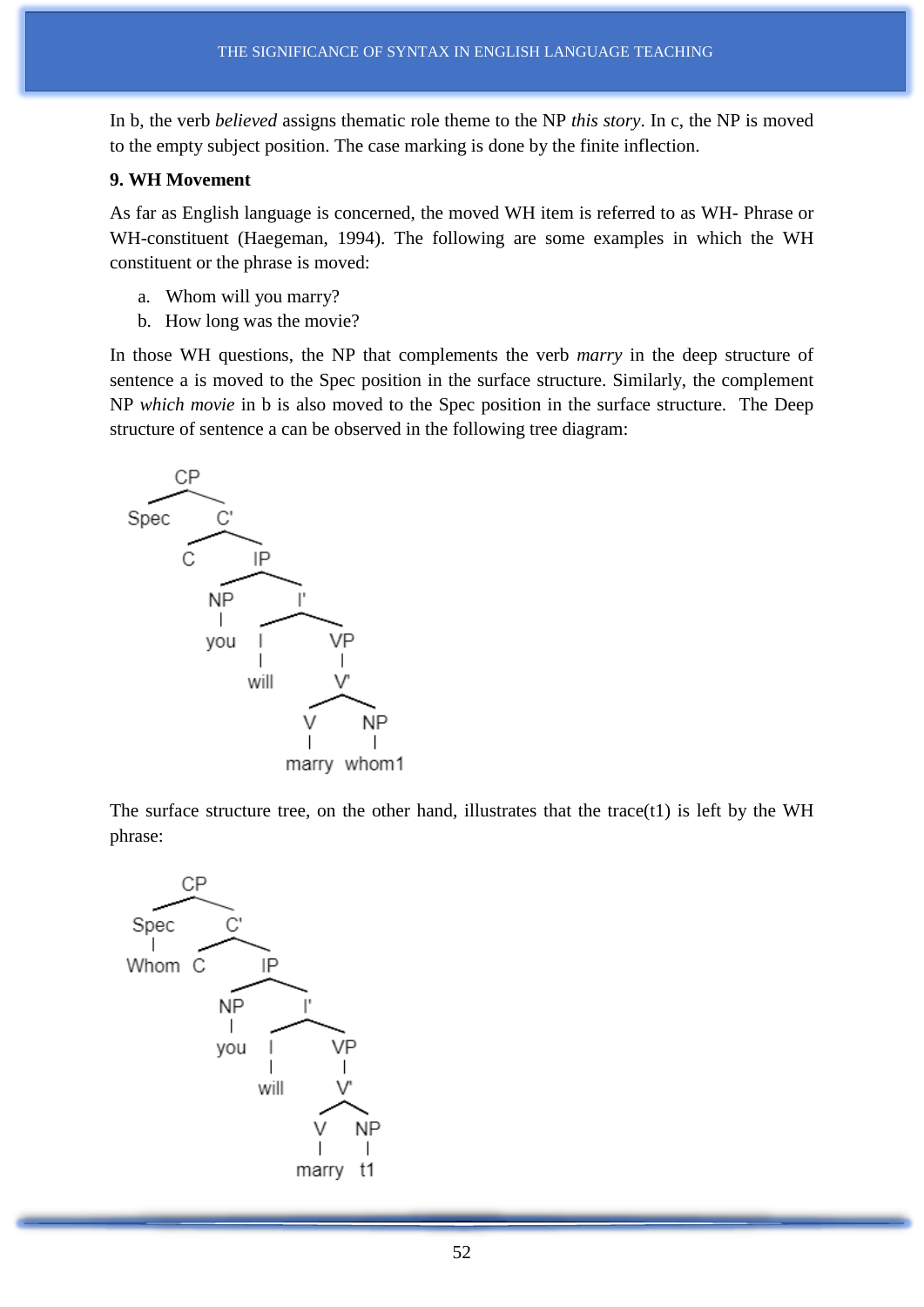## **10. Some Constraints on WH Movement:**

The GB theory proposes some constraints on movement. One of these constraints is termed *case filter*; that is, "every overt NP must be assigned abstract case" (Haegeman 1994, p.167). Case filter does not allow an NP to occur in a sentence without case assignment. Chomsky (1988, p.326) suggests "the structures in (i) and (ii) are barred by the Case Filter, since the post-verbal NP receives no case":

- (i) \* I want [PRO to snow].
- (ii) \* [PRO to snow all day] would be a nuisance.

Another constraint relates to the case assignment. Accusative case assignment allows only *whom* to move to the spec position whereas the nominative permits only *who* to move to the same position:

- a. Whom $\mu$ <sup>\*</sup>Who do you think will John call t<sub>i</sub> first?
- b. Who<sub>i</sub>/\*Whom do you think t<sub>i</sub> will cut the cake?

# **11. The That-Trace Filter**

Haegeman (1994, p.399) defines the that-trace filter as follows: "the sequence of an overt complementizer followed by a trace is ungrammatical". The that-trace filter restricts the movement of the WH-phrase since the subject from the lower clause can be moved only when there is no overt complementizer. In that case, the movement in the following sentence is ungrammatical:

\*Who<sub>i</sub> do you think  $[CP]$  that  $[IP]$  t<sub>i</sub> will confess the crime first]?

As the example shows the subject *who* inside the lower clause is moved to the Spec position, and such movement is banned by the that-trace filter.

# **12. Subjacency Condition**

Subjacency condition holds that "movement cannot cross more than one bounding node, where bounding nodes are IP and NP" (Haegeman 1994, p.402). The following ungrammatical sentence is an example of subjacency condition violation, where the *wh* phrase crosses several bounding nodes in order to move to the spec position of CP1:

\*[CP1Whoi did [IP2 John make up [NP the lie [CP2 that  $[IP2$  he met t<sub>i</sub> last week]]]]]

# **13. Implications of Syntax in Language Learning and Teaching a Second or Foreign Language**

An important question regarding language learning and teaching is whether teachers should teach syntax exclusively to language learners in the classroom. In a study conducted in the late  $20<sup>th</sup>$  century, Dulay and Burt (1973) collected samples of spontaneous speech from 145 Spanish speaking children, between the ages five and eight. The children examined were all studying at US schools, California and New York, and learning English as a second language. The data were collected by means of the Bilingual Syntax Measure (Burt, Dulay and Hernandez 1973), which consisted of seven colored cartoon pictures and a set of 33 questions in English and 33 in Spanish. The BSM is an instrument utilized to measure the syntactic and grammatical development of the language learners. Dulay and Burt (197, p. 257) conclude: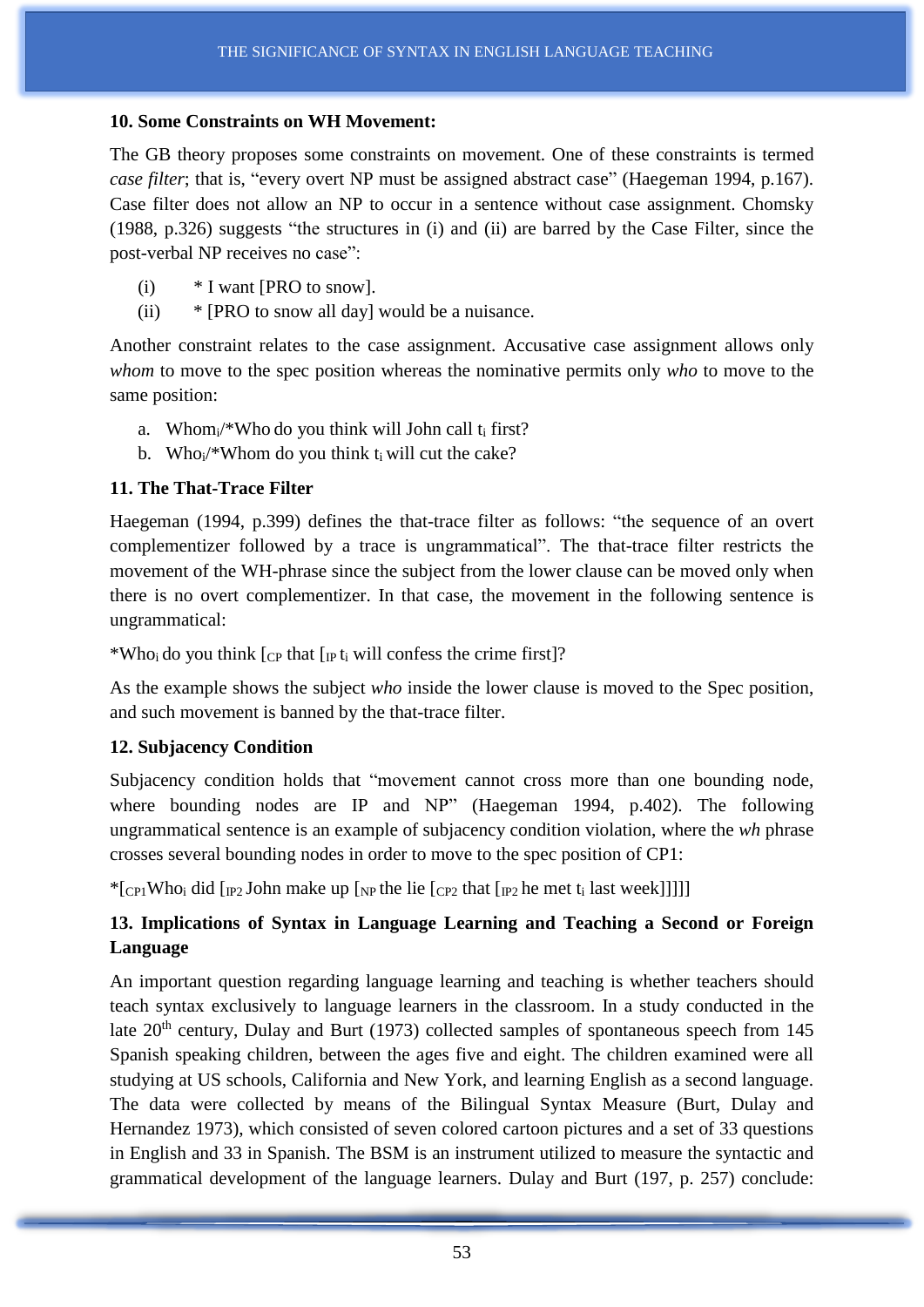"Although we believe that an L2 teacher should continue to diagnose children's L2 syntax, our findings suggest that we should leave the learning to the children and redirect our teaching efforts to other aspects of language".

Similarly, Omari (1984, p.391) comes up with the following suggestion in her study of teaching syntax to speakers of non-Arabic:

It does not work to attempt to consider the learners languages when they speak Arabic because Arabic has its system which is completely different from their language systems. The Arabic language gives more consideration of gender and numbers of the subject which have more effect when you writing a sentence.

Dulay and Burt (1973) and Omari's (1984) conclusions adumbrate that native language syntax does not have a tremendous effect on second language learners' acquisition of the target language syntax.

As far as teaching a second or foreign language is concerned, the prominence of Syntactic theory is undeniable to language teachers, as Dulay and Burt (1973) state, the diagnosis of learners' syntax is imperative. Language teachers need to analyze and treat learners' errors at the phrase structure level, and for such analysis, a more than sufficient knowledge of syntactic theory is required. Syntactic theories such as phrase structure analysis and government and binding provide linguistic insight for teachers. Such insight may enable language teachers to view learners' syntactic errors with an effectively analytic perspective.

Teaching syntax at a certain simplified degree to language learners may also be useful. In a holistic approach, Mardijono (2004) coins the term from syntax to syntaxing. Mardijono (2004, p. 53) suggests that "the teaching of Syntax is not just to help the students learn Syntactic concepts and theories but also to engage them in the further step of applying what they have learned in their practical use". Mardijono further states that the use of syntax helps students develop their own creative writing style.

### **14. Summary and Conclusions**

Phrase structure adequately explains which parts of speech can co-occur in a phrase. By means of phrase structure rules, one has the ability to rule out the elements that cannot occur next to one another as the following ungrammatical phrases implicate:

\*a beautifully house (a noun cannot be modified by an adverb)

\* shouted angry (a verb cannot take an adjective as complement)

Government and Binding Theory yields useful perspective for English language teachers as well. Firstly, case marking demonstrates the grammatically relevant place of pronoun in a sentence; that is, the nominative case marks the subject position, the accusative case the object position, relatively. Thus, the possibility of the following examples is ruled out:

\*Him witnessed the robbery.

\* Mark really hates she.

Secondly, binding also accounts for ungrammatical sentences since a reflexive must be bound and has to agree in gender and number. The following sentences are therefore unacceptable in terms of the English grammar: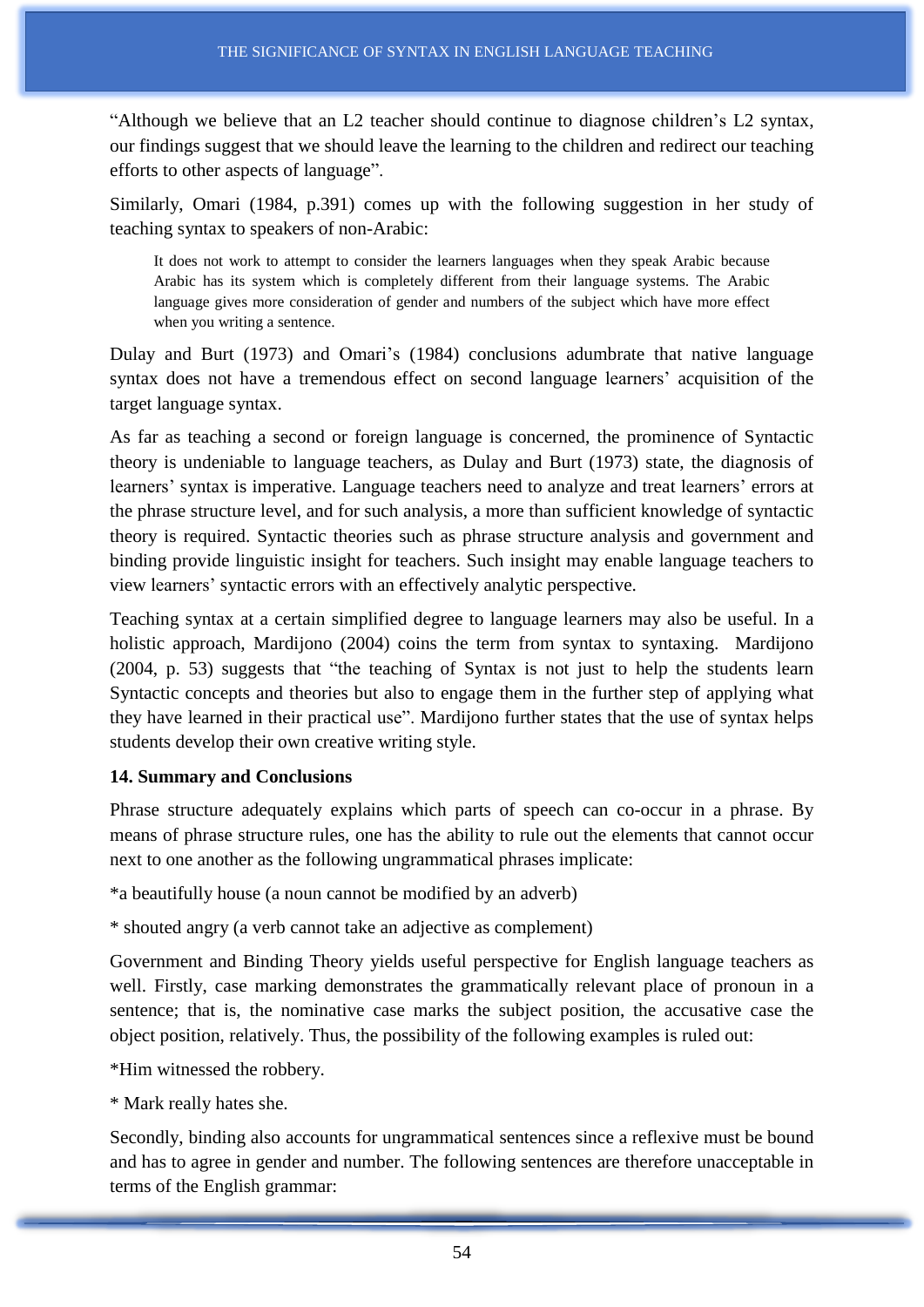#### \*Mary hates himself

\* Himself does not like to travel alone.

As far as error analysis is concerned, A study by Ulkersoy, Genc and Darmaz (2019) has provided applicable classroom results. In the study, the authors have conducted the study on freshman and sophomore year students' written performances at Malatya Inonu University English Language-Teaching Department in 2017. The results reveal that sentence structure errors, verb-centered errors and word-level choice errors are the most frequently observed error types. The authors suggest that language teachers should specifically treat those three types of errors. The three types of errors found by Ulkersoy, Genc and Darmaz (2019) imply the necessity of a syntactic approach to error analysis.

To conclude, the necessity of syntax is undeniable for language teachers because they must refer to syntactic theories in their recognition and treatment of grammatical errors committed by their learners. However, we do not suggest that language learners must be overwhelmed by theories such as Government and Binding, or syntactic tree diagrams and such. The application of syntactic rules can be achieved by learners via various creative writing tasks such as depicting a picture story. That way learners will rely upon their syntactic knowledge in order to create novel phrases and sentences of their own.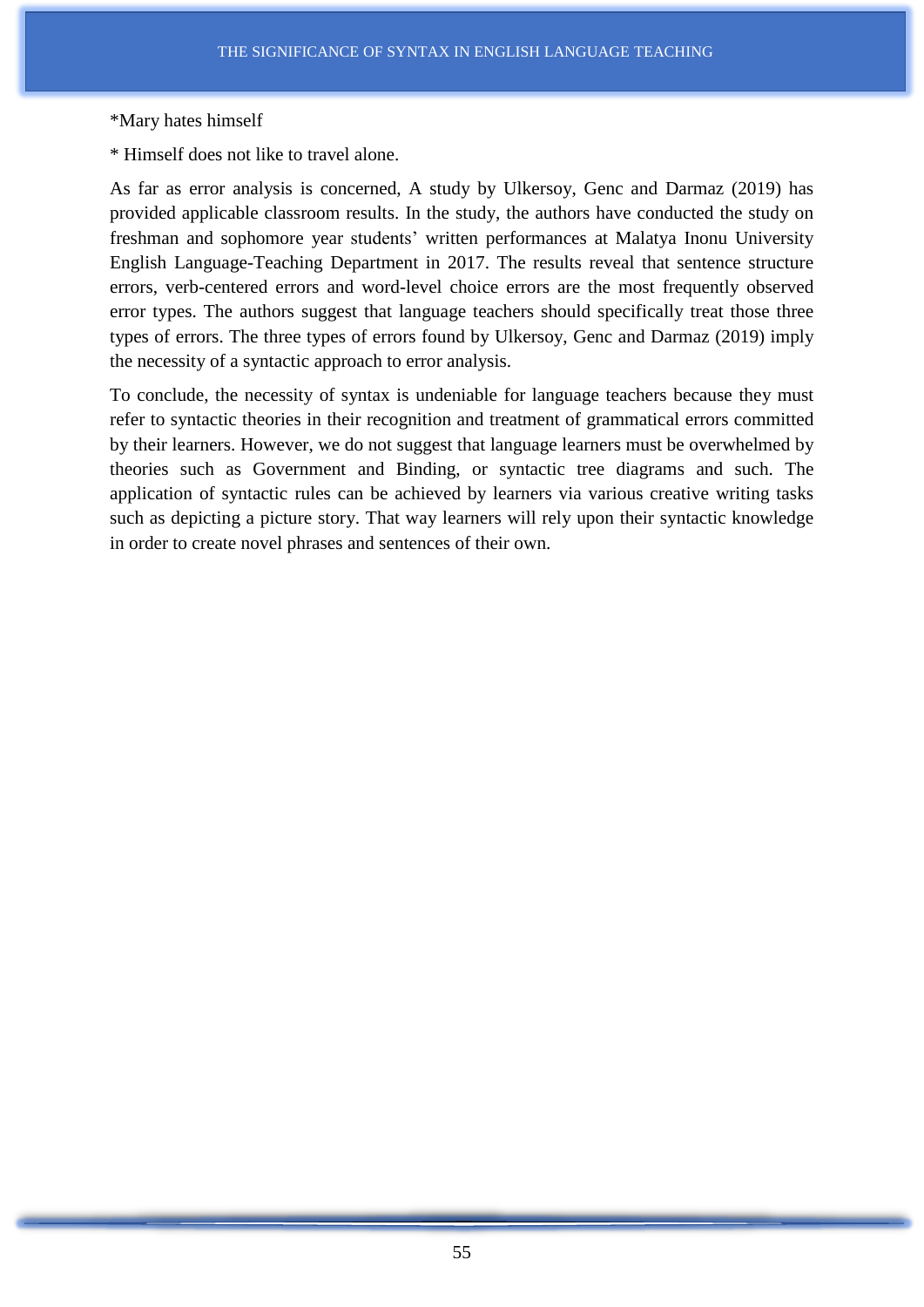#### **REFERENCES**

- Black, C. A. (1999). *A step-by-step introduction to government and binding*. SIL New Mexico Branch and University of North Dakota.
- Burt, M. K., H. C. Dulay and E. Hernandez Ch. (1973). Bilingual syntax measure (Restricted Edition). New York: Harcourt Brace Jovanovich.
- Chomsky, N. (1957). *Syntactic structures*. New York: Mouton.
- Chomsky, N. (1988). *Lectures on government and binding: the Pisa lectures.* Dordrecht Holland: Foris Publications.
- Dulay, H. C., & Burt, M. K. (1973). Should we teach children syntax? *Language Learning, 23, 245-258.*
- Haegeman, L. (1994). *Introduction to government and binding.* Cambridge USA: Blackwell.
- Mardijono, J. (2004). The holistic approach to teaching syntax. *K@ta, 6, 47-56.*
- Omari, F. (2015). Teaching syntax for non-Arabic speakers. *Procedia -social and behavioral sciences, 185, 388-391.*
- Sells, P. (1985). *Lectures on contemporary syntactic theories.* USA: Center for the study of language and information, Leland Stanford Junior University.
- Ulkersoy, N., Genc, B., Darmaz, V. (2019). A comparison of freshman and sophomore EFL students' written performance through a referential writing task. *The Reading Matrix, an international online journal, 13, 235-243.*

# **To Cite this Chapter:**

Ülkersoy, N. (2021). The significance of syntax in English language teaching. In Büyükkarcı, K. & Önal, A. (Eds.), *Essentials of applied linguistics and foreign language teaching: 21 st century skills and classroom applications*, 47-56. ISRES Publishing.